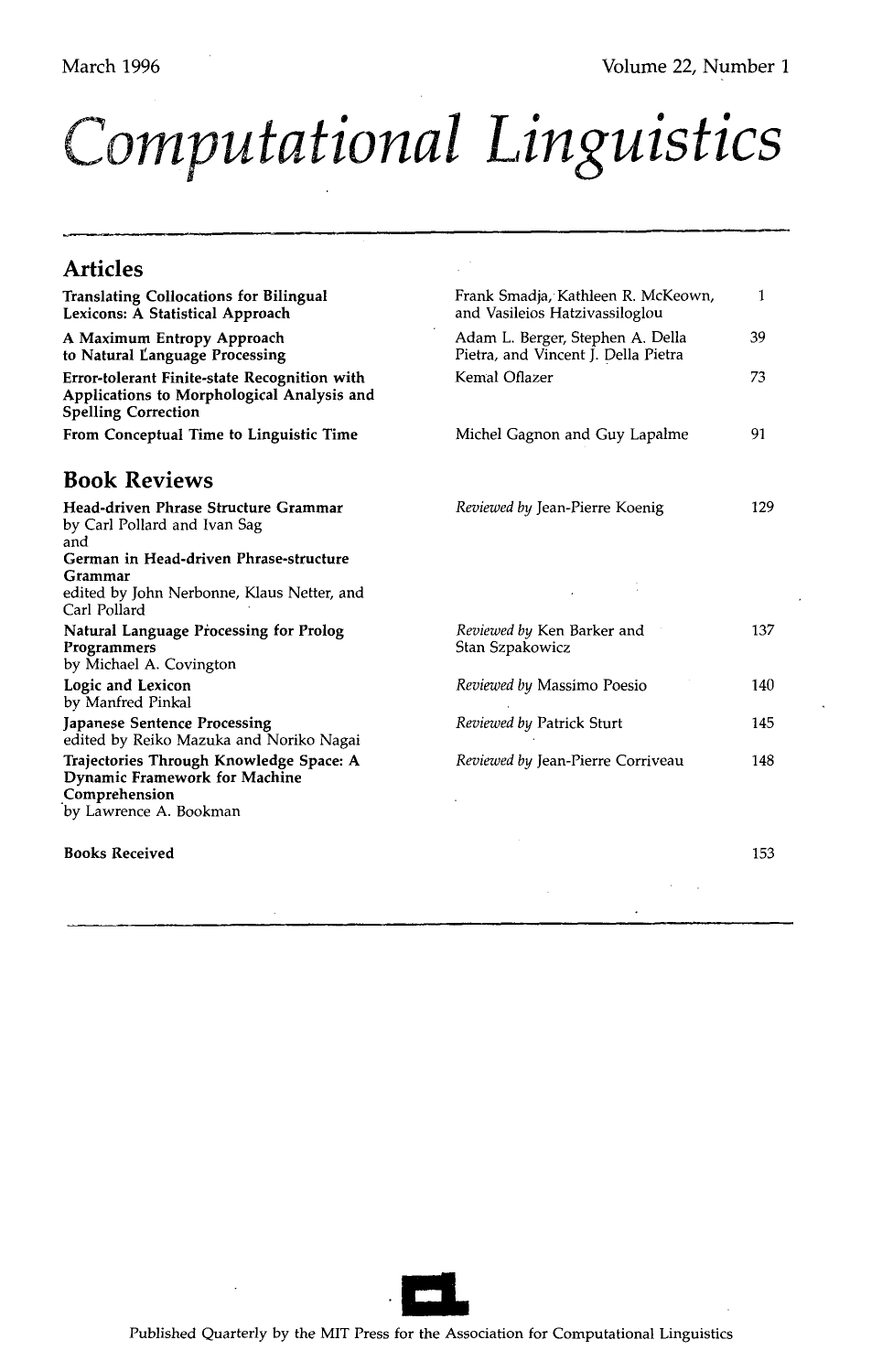### **Editor** 1993-

Julia Hirschberg *AT&T Research 600 Mountain Avenue, 2C-409 Murray Hill, NJ 07974, USA*  **(+1** 908) 582-7496 acl@research.att.com

### **Associate Editor**

Robert C. Berwick *Massachusetts Institute of Technology Artificial Intelligence Laboratory Cambridge, MA 02139, USA*  **(+1** 617) 253-8918 berwick@ai.mit.edu

#### **Book Review Editor**

Graeme Hirst *University of Toronto Computer Science Department Toronto, CANADA M5S 1A4*  (+1 416) 978-8747 gh@cs.toronto.edu

#### **The FINITE STRING Editor**

Richard Sproat *Bell Laboratories 600 Mountain Avenue, 2D-451 Murray Hill, NJ 07974, USA*  **(+1** 908) 582-5296 rws@research.att.com

## **Squibs and Discussions Editor**

Pierre Isabelle *CWARC Communications Canada 155 Chomedey Boulevard Laval, Quebec, CANADA H7V 2X2*  (+1 514) 973-5801 isabelle@cifi.doc.ca

Robert J. P. Ingria *BBN Systems & Technologies 10 Moulton Street Cambridge, MA 02138, USA*  (+1 617) 873-3582 ingria@bbn.com

#### **Editorial Board Members**  1994-96:

Hiyan Alshawi, *AT&T Bell Laboratories*  Mark Johnson, *Brown University*  John Lafferty, *Carnegie Mellon University*  Lori Levin, *Carnegie Mellon University*  J0hanna Moore, *University of Pittsburgh*  Stephen Pulman, *SRI Cambridge/Cambridge University*  Mats Rooth, Universität Stuttgart Keh-Yih Su, *National Tsing Hua University*  David Weir, *University of Sussex* 

#### **1995-97:**

Anne Abeille, *Universite Paris VII*  Patrick Blackburn, *Universitdt des Saarlandes*  Susan Brennan, *SUNY Stony Brook*  Matt Crocker, *University of Edinburgh*  Ido Dagan, *Bar Ilan University*  Masaaki Nagata, *NTT Information and Communication Systems Laboratories*  Megumi Kameyama, *SRI International*  Ed Stabler, *UCLA*  Kees van Deemter, *Institute for Perception Research*  Gregory Ward, *Northwestern University*  Pete Whitelock, *Sharp Laboratories of Europe Ltd.* 

### 1996-98:

Eric Brill, *Johns Hopkins University*  Richard Crouch, *Defence Research Agency*  David Johnson, *IBM/TJ Watson Research Center*  Julian Kupiec, *Xerox Palo Alto Research Center*  Emmanuel Roche, *Mitsubishi Electric Research Laboratory*  Hinrich Schütze, Xerox Palo Alto Research Center Marilyn Walker, *AT&T Research*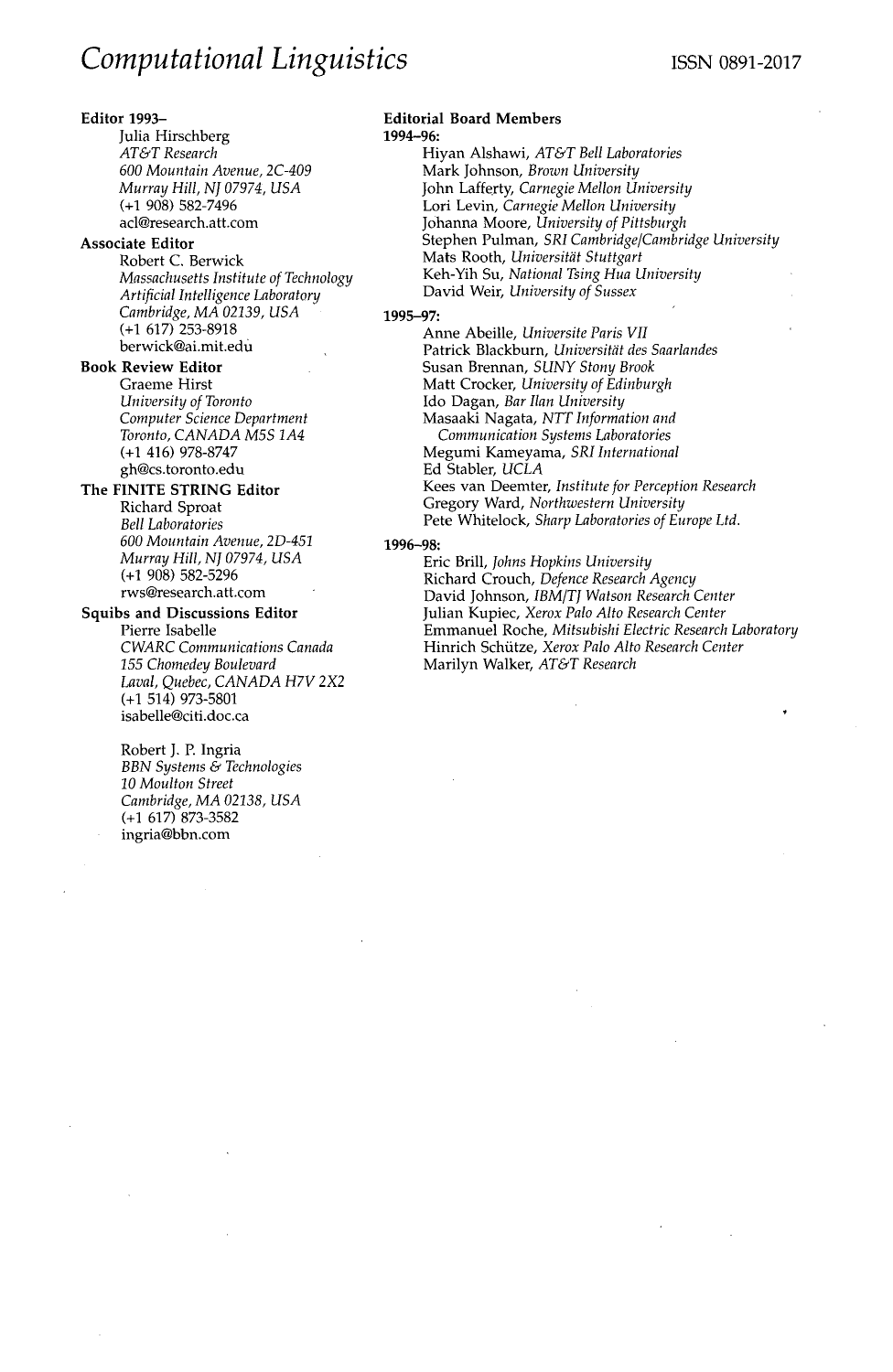# *Computational Linguistics*

# **Articles**

| <b>Translating Collocations for Bilingual</b><br>Lexicons: A Statistical Approach                                                                                                              | Frank Smadja, Kathleen R. McKeown,<br>and Vasileios Hatzivassiloglou    | 1   |
|------------------------------------------------------------------------------------------------------------------------------------------------------------------------------------------------|-------------------------------------------------------------------------|-----|
| A Maximum Entropy Approach<br>to Natural Language Processing                                                                                                                                   | Adam L. Berger, Stephen A. Della<br>Pietra, and Vincent J. Della Pietra | 39  |
| Error-tolerant Finite-state Recognition with<br>Applications to Morphological Analysis and<br><b>Spelling Correction</b>                                                                       | Kemal Oflazer                                                           | 73  |
| From Conceptual Time to Linguistic Time                                                                                                                                                        | Michel Gagnon and Guy Lapalme                                           | 91  |
| <b>Book Reviews</b>                                                                                                                                                                            |                                                                         |     |
| Head-driven Phrase Structure Grammar<br>by Carl Pollard and Ivan Sag<br>and<br>German in Head-driven Phrase-structure<br>Grammar<br>edited by John Nerbonne, Klaus Netter, and<br>Carl Pollard | Reviewed by Jean-Pierre Koenig                                          | 129 |
| <b>Natural Language Processing for Prolog</b><br>Programmers<br>by Michael A. Covington                                                                                                        | Reviewed by Ken Barker and<br>Stan Szpakowicz                           | 137 |
| Logic and Lexicon<br>by Manfred Pinkal                                                                                                                                                         | Reviewed by Massimo Poesio                                              | 140 |
| Japanese Sentence Processing<br>edited by Reiko Mazuka and Noriko Nagai                                                                                                                        | Reviewed by Patrick Sturt                                               | 145 |
| Trajectories Through Knowledge Space: A<br><b>Dynamic Framework for Machine</b><br>Comprehension<br>by Lawrence A. Bookman                                                                     | Reviewed by Jean-Pierre Corriveau                                       | 148 |
| <b>Books Received</b>                                                                                                                                                                          |                                                                         | 153 |